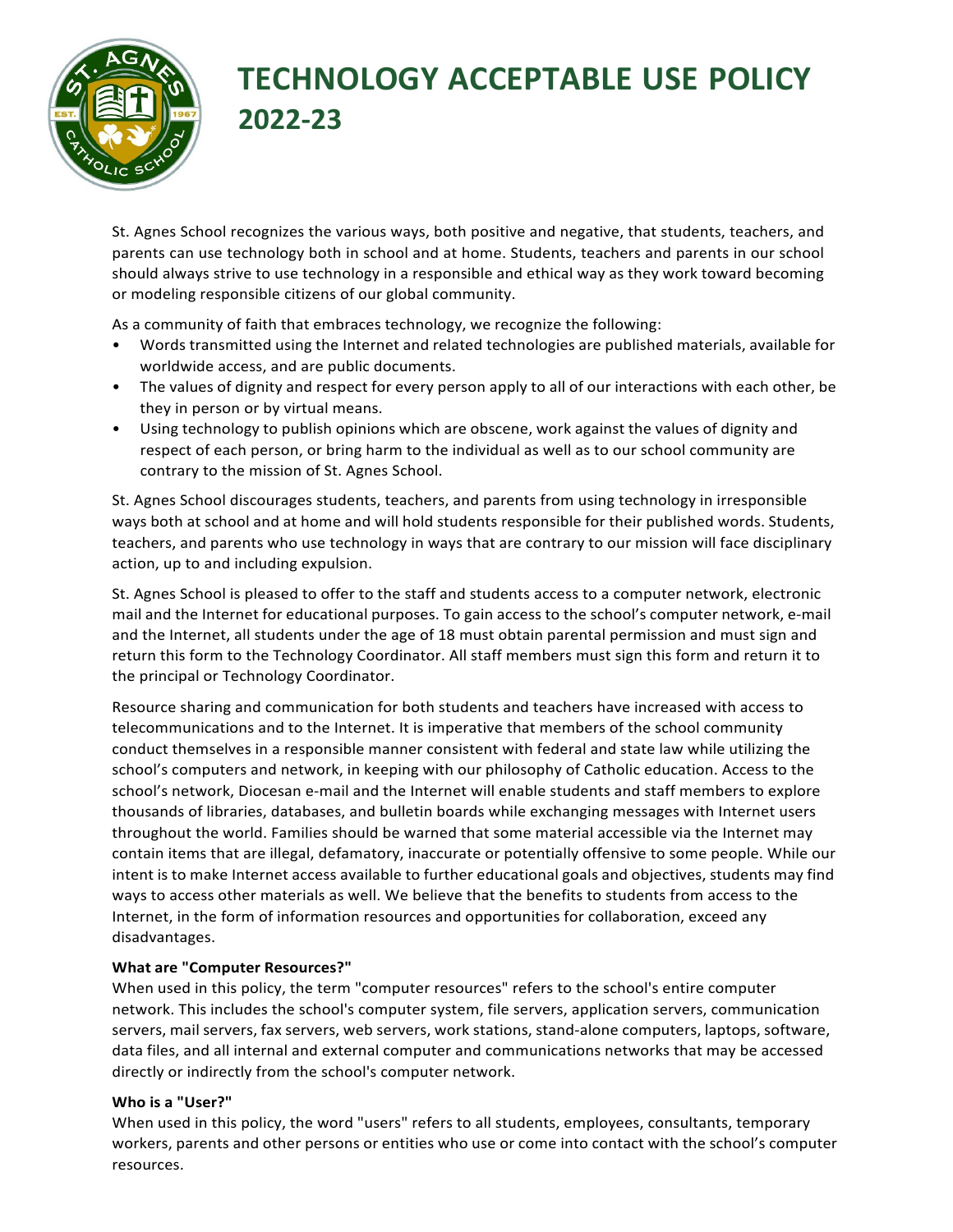#### **Ownership of the Computer Resources**

The computer resources are the property of the school. Access to the computer resources is provided solely for the purpose of carrying out the educational and operational needs. All use of the computer resources must be supportive of the educational objectives and must be consistent with academic expectations. Use of computer resources is a privilege that may be revoked at any time.

#### **No Expectation of Privacy**

Users should never consider electronic communication to be either private or secure. E-mail can be stored indefinitely on any number of computers. Copies of your messages may be forwarded to others either electronically or on paper. In addition, e-mail sent to non-existent or incorrect user names may be delivered to persons that you never intended.

St. Agnes School has the right, but not the duty, to monitor any and all aspects of its computer system. Users consent to allowing the school to assess and review all materials users create, store, or received on the computer system, Internet or any other component of the computer network. Users understand that the school may use human or automated means to monitor use of the computer resources. Such monitoring may include, but is not limited to, monitoring sites visited by users on the Internet, monitoring chat groups and news groups, reviewing material downloaded or uploaded by users to the Internet, and reviewing e-mail sent and received by users. Use of passwords to gain access to the computer system or to encode particular files or messages does not imply that users have an expectation of privacy in such access or materials. The school has global passwords that permit it to access all material stored on the computer system, regardless of whether that material has been encoded with a particular user's password.

#### **Netiquette**

Because we believe that dignity and respect for every person should apply to all of our interactions, users are expected to abide by the generally accepted rules of network etiquette. These include, but are not limited to the following:

- Be polite. User messages should not be abusive to others.
- Use appropriate language. Do not swear, use vulgarities or any other inappropriate language.
- Do not reveal user personal address or phone number or the addresses and/or phone numbers of students or colleagues.
- Illegal activities are strictly forbidden.
- Note that electronic mail (e-mail) is not guaranteed to be private. People who operate the system do have access to all mail. Messages relating to or in support of illegal activities may be reported to the authorities.
- Do not use the network in such a way that you would disrupt the use of the network by other users.
- All communications and information accessible via the network should be assumed to be private property.

## **Quality of Communications**

Users should make each electronic communication truthful and accurate. Users should use the same care in drafting e-mail and other electronic documents as you would for any other written communication. Please keep in mind that anything created or stored in the computer system may, and likely will be reviewed by others. Information published or otherwise distributed electronically is subject to the same policies and procedures regarding the distribution of school system information, including, but not limited to, policies regarding public requests for information and distribution of information to the public.

#### **Security**

Users are responsible for safeguarding their passwords for access to the computer system. Individual passwords should not be printed, stored on-line, or given to others. Users are responsible for all transactions made using their passwords. No user may access the computer system with another user's password or account. Users may not use the computer system to "snoop" or pry into the affairs of other users by unnecessarily reviewing their files and e-mail. A user's ability to connect to another computer system does not imply a right to connect to those systems unless authorized to do so. Each user is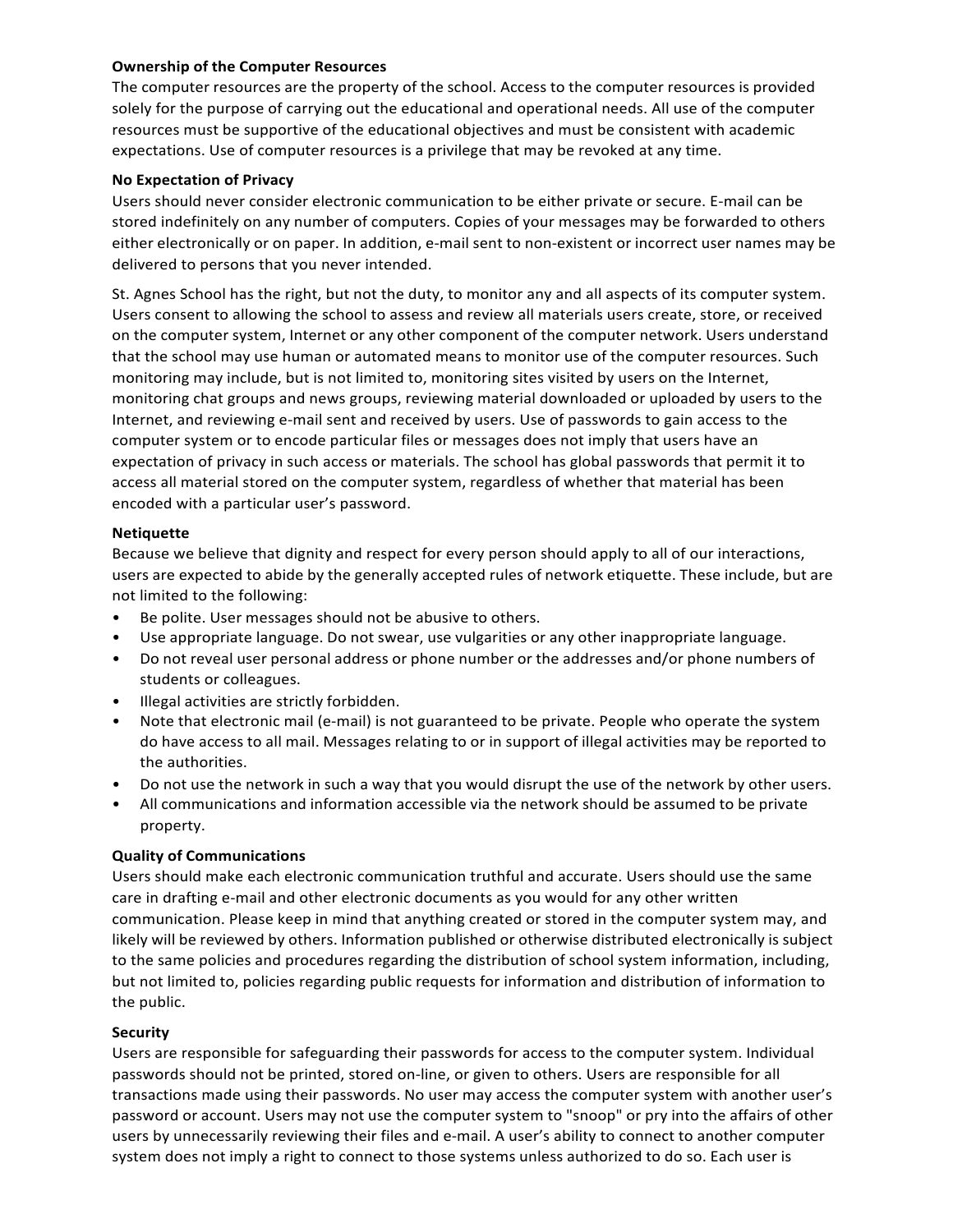responsible for ensuring that use of outside computers and networks, such as the Internet, does not comprise the security of the school's computer resources. This duty includes taking reasonable precautions to prevent intruders from accessing the school's network without authorization. Viruses can cause substantial damage to computer systems. Each user is responsible for taking reasonable precautions to ensure he or she does not introduce viruses into the school's network. All material not belonging to the school must be scanned for viruses by the technology staff prior to being placed on the school's computer system. Users should understand that their home computers and laptops might contain viruses. All disks, CDs, and flash drives transferred from these computers to the school's network must be scanned for viruses.

#### **Offensive Material**

The Internet is a worldwide network of computers that contains millions of pages of information. Users are cautioned that some of these pages may include offensive, sexually explicit, and inappropriate material. In general, it is difficult to avoid at least some contact with this material while using the Internet. Even innocent search requests may lead to sites with highly offensive content. In addition, having an e-mail address on the Internet may lead to receipt of unsolicited e-mail containing offensive content. Users accessing the Internet do so at their own risk. Although the school provides filtering software to protect students to the highest degree possible, the school cannot guarantee that this material might come from a search and is not responsible for material viewed or downloaded by users from the Internet.

#### **Prohibited Activities**

Users may not send material that is fraudulent, harassing, embarrassing, sexually explicit, profane, obscene, intimidating, defamatory, or otherwise unlawful or inappropriate. It does not matter how such material is sent, whether it is by e-mail or other form of electronic communication, such as bulletin board systems, news groups, or chat groups. Further, such material may not be displayed on or stored in the school's computers. Users encountering or receiving such material should immediately report the incident to the administration. Users must not alter the "from" line or other attribution-of origin information in e-mail, messages, or postings. Anonymous electronic communications are forbidden. Users must identify themselves honestly and accurately when participating in chat groups, making postings to news groups, sending e-mail, or otherwise communication on-line. Without prior written authorization from the administration, users may not do any of the following to the school's computers or networks:

- Copy software from their home computers;
- Provide copies of software to any independent contractors or clients of the school or to a third person;
- Install software on any of the school's work stations or servers;
- Download any software from the Internet or other on-line service to any of the school's work stations or servers;
- Modify, revise, transform, recast, adapt any software; or reverse engineer, disassemble or decompile any software.

Users who become aware of any such misuse of software or violation of copyright law should immediately report the incident to the administration. Unless expressly authorized by the administration, sending, transmitting, or otherwise disseminating propriety data or other confidential information is strictly prohibited. Users may not send unsolicited email to persons with whom they do not have a prior relationship with the express permission of the administration.

Users who take home school computers may use them for educational purposes only. Users may not use school computers for gaming, social networking, personal work, commerce, etc.

#### **Social Networking**

Social networking sites including but not limited to MySpace®, Facebook®, and Xanga® are very popular today. Users of these sites have little control over the content that "friends" post on their sites because these sites are in the public domain. With this in mind, no user shall create or maintain a public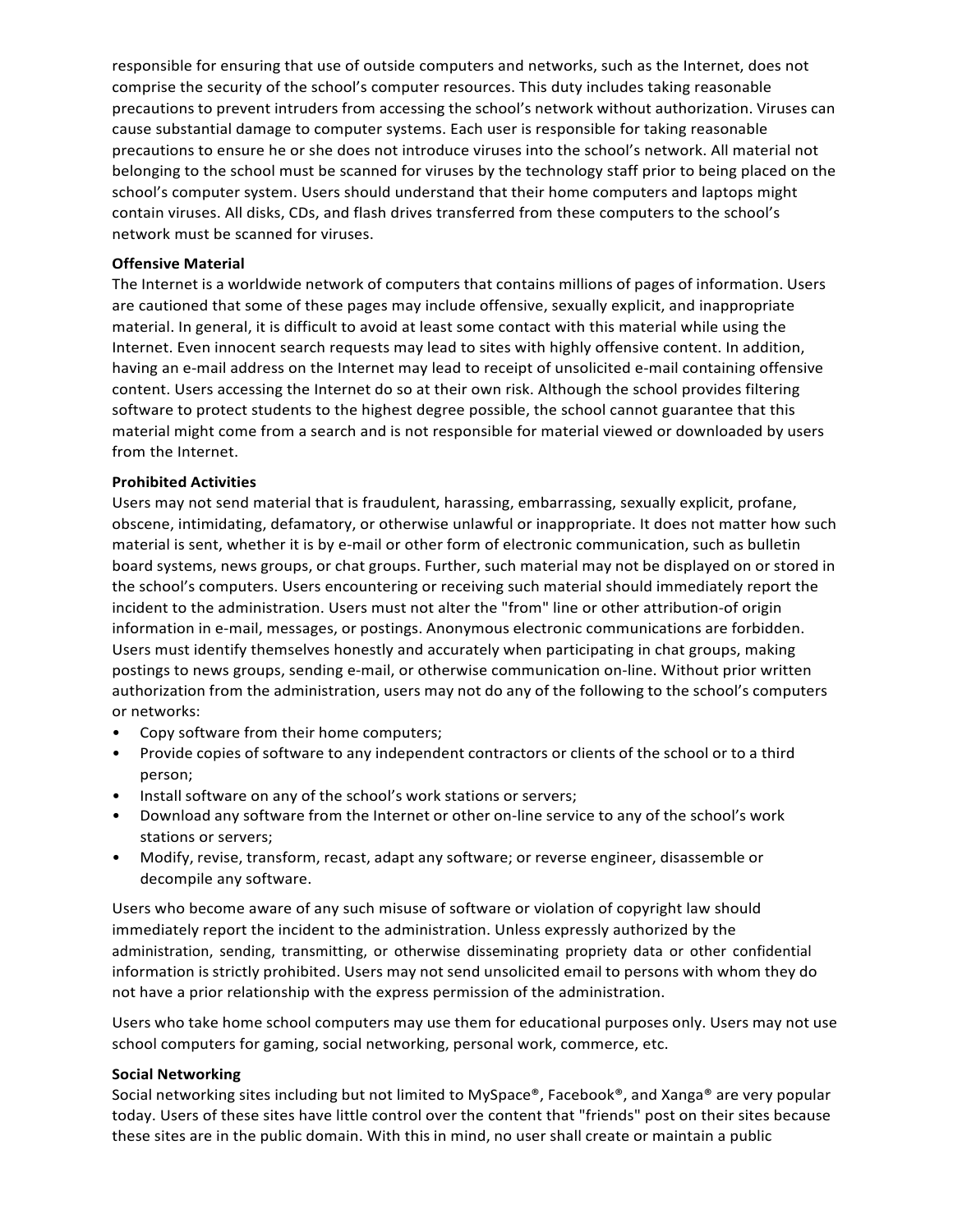electronic presence that in any way links to or publicizes St. Agnes School. The following guidelines apply:

- Users may not use school information such as logos, official seals, or photographs.
- Users may not link their personal website to the school's website.
- Users may not post inappropriate photographs or content (including information about the school, students, staff, or parents) containing any form of school identification from the school.
- Users may not post content, including blogs or online journals, linking them in any way to the school.
- Users may not post content, or engage in any topics that are not in keeping with the mission of the school
- Be mindful that on-line content is not private and there could be long-term ramifications.
- Faculty and staff should not friend parents or children unless given approval by the school principal

## **Cyber-bullying**

Cyber-bullying is being cruel to others through electronic means by sending or posting harmful material using the Internet or other electronic means. This can be done through email, instant messaging, chat rooms, or online sites such as MySpace or Facebook.

St. Agnes School will not tolerate harassment in any form whether conducted on or off campus. Harassment will be handled as outlined in the school discipline policy. Parents or students who feel that they have been the victims of cyber-bullying should print a copy of the material and report the incident to the administration. Harassment reports will be investigated fully. Consequences may include, but are not limited to, the loss of computer privileges, detention, suspension, or expulsion from school. Users must:

- 1. Respect and protect the privacy of others.
	- Use only assigned accounts.
	- Not view, use, or copy passwords, data, or networks to which they are not authorized.
	- Not share passwords nor use another user's passwords.
	- Not distribute private or personal information about others or themselves.
- 2. Respect and protect the integrity, availability, and security of all electronic resources.
	- Observe all network security practices, as posted.
	- Report security risks or violations to a teacher or network administrator.
	- Not destroy or damage data, networks, or other resources.
	- Conserve, protect, and share network, hard drive, and printing resources with other network users
- 3. Respect and protect the intellectual property of others.
	- Not infringe upon copyrights (no making illegal copies of text, pictures, music, games, or movies).
	- Not plagiarize. Copying another's work, without giving credit to the source, will be considered cheating and subject to the plagiarizing policy in this handbook.
- 4. Respect and practice the principles of community.
	- Communicate only in ways that are kind and respectful.
	- Report threatening or inappropriate sites or materials to a teacher.
	- Not intentionally access, transmit, copy, or create material that violates the school's code of conduct (such as messages that are inappropriate, threatening, rude, discriminatory, or meant to harass).
	- Not intentionally access, transmit, copy, or create material that is illegal (such as obscenity, stolen materials, or illegal copies of copyrighted works).
	- Not use the resources to further other acts that are criminal or violate the school's code of conduct.
	- Not send spam, chain letters, or other mass unsolicited mailings.
	- Not buy, sell, advertise, or otherwise conduct business.

**Students are to notify an adult immediately, if by accident, he/she encounters material that violates the rules stated above.**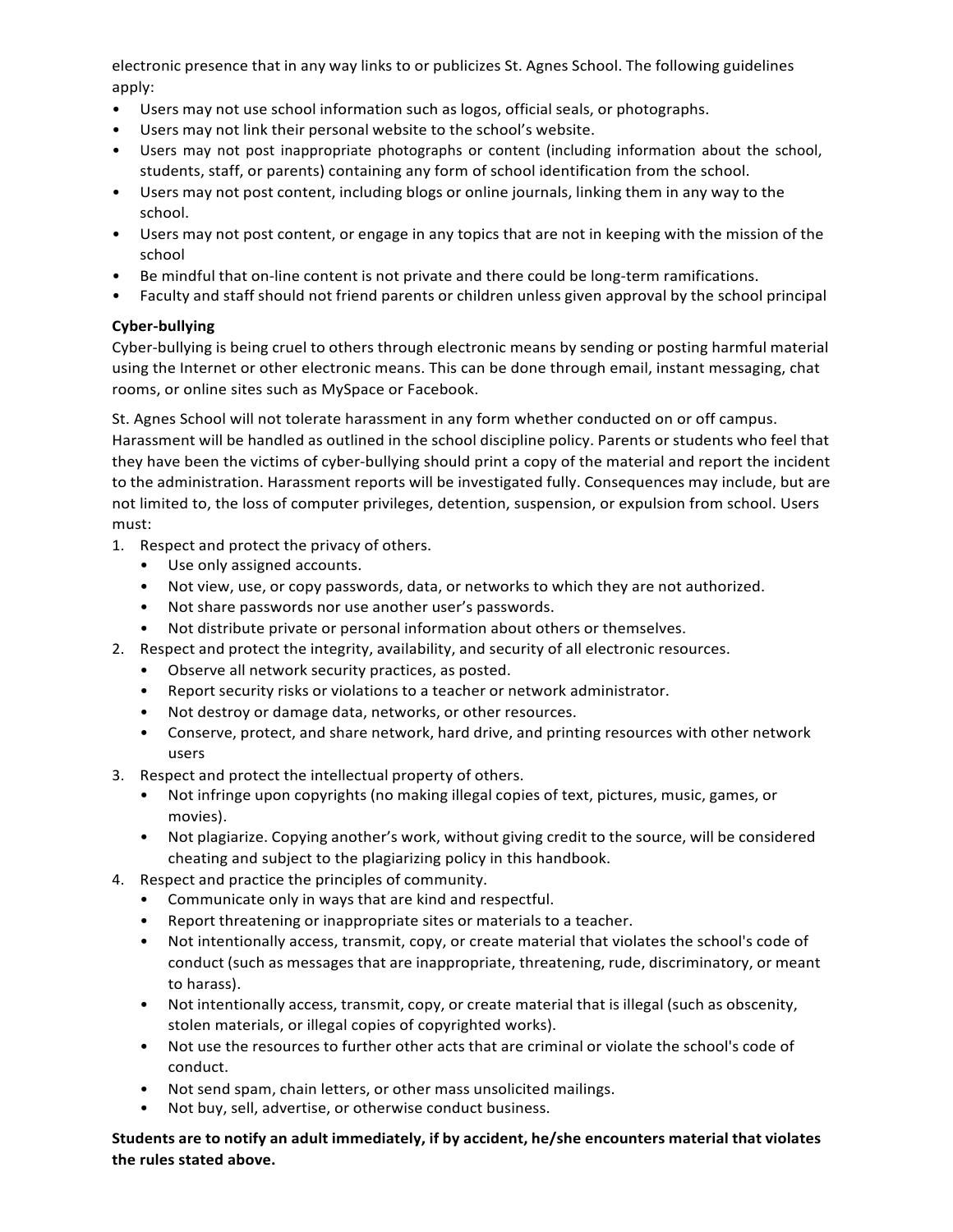#### **System Abuse**

- Using a computer account that one is not authorized to use.
- Obtaining a password for a computer account that one is not authorized to have.
- Using the school network to gain unauthorized access to any computer systems.
- Knowingly performing an act which will interfere with the normal operation of computers, terminals, peripherals or networks.
- Knowingly running or installing on any computer system or network, or giving to another user, a program intended to damage or to place excessive load on a computer system or network. This includes but is not limited to programs known as computer viruses, Trojan horses and worms.
- Knowingly or carelessly allowing someone else to use your account who engages in any misuse or violation of acceptable use.
- Forging email messages.
- Attempting to circumvent data-protection schemes or uncover or exploit security loopholes.
- Masking the identity of an account or machine.
- Deliberately wasting computing resources.
- Downloading, displaying uploading or transmitting obscenity or pornography, as legally defined.
- Electronic communications, or changing, or deleting another user's files or software without the explicit agreement of the owner, or any activity which is illegal under California computer crime laws.
- Personal use which is excessive or interferes with the user's or others' performance of job duties, or otherwise burdens the intended use of the school network.

#### **Copyright**

In their use of computer resources, users must comply with all software licenses; copyrights; and all other state, federal, and international laws governing intellectual property and on-line activities. The ability to read, alter, or copy a file belonging to another user does not imply permission to read, alter, or copy that file. Users may not alter or copy a file belonging to another user without first obtaining permission from the owner of the file.

#### **Internet and E-Mail Rules**

All users are responsible for good behavior on school computer networks just as they are in a classroom or on school property. Communications on the network are often public in nature. General school rules regarding appropriate behavior and communications always apply when working with the school's computers and network. The network is provided to conduct research and communicate with others for educational purposes. Access to network services is given to all users who agree to act in a considerate and responsible manner. Parent permission is required for students under 18 years of age. Access is a privilege - not a right. Access entails responsibility. No student will be allowed on the network without signed consent. All users need to read and sign the Acceptable Use Policy at the beginning of each school year. Individual users of the school's computer networks are responsible for their behavior and communications over those networks. It is presumed that users will comply with Diocesan standards and will honor the agreements they have signed. Network storage areas, like school lockers and classrooms, are the property of the school. Network administrators may review files and communications to maintain system integrity and insure that users are using the system responsibly. Users should not expect that files stored on school servers will always be private. All information is subject to the Freedom of Information Act and should not be deemed private. With this educational opportunity comes responsibility. The school will take steps, such as using filtering programs (software designed to restrict access), access controls, and monitoring by teachers, to restrict access to controversial material.

On a global information network, such as the Internet, however, it is impossible to restrict access to all potential inappropriate materials. It is the responsibility of all users to understand and abide by the Acceptable Use Policy to ensure that access to those resources provided by the school are not abused. The following actions are not permitted:

- Sending or displaying offensive, sexually explicit, pornographic messages or pictures
- Using obscene, sexually explicit, threatening language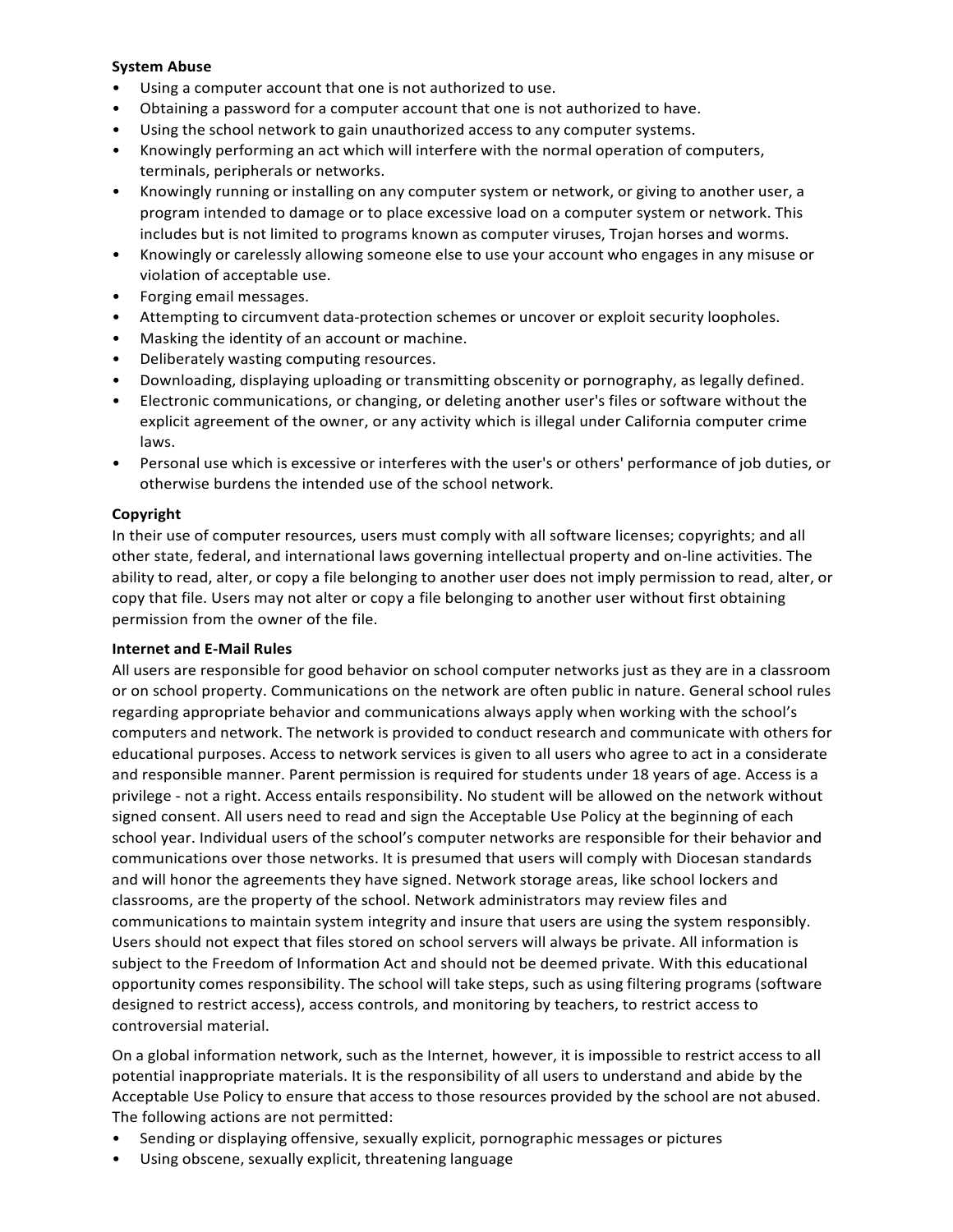- Harassing insulting or attacking others
- Revealing personal information i.e. address, school, phone number
- Damaging or vandalizing computers, computer systems or computer networks
- Violating copyright laws or use property of another individual or organization without permission
- Plagiarism
- Establishing any official representation of the school or Diocese without obtaining prior approval of school administration
- Using another's password
- Trespassing in another's folders, information, work or files
- Intentionally wasting limited resources i.e. inappropriate downloads, spamming, chain letters, etc.
- Using chat rooms without expressed permission of a faculty member
- Employing the network for commercial purposes
- Friending a student (if you are a teacher) or teacher (if you are a student) on a Facebook<sup>®</sup>, MySpace® or a social network site
- Blogging for non-educational purposes during school hours

Violations may result in a loss of access as well as other disciplinary or legal action.